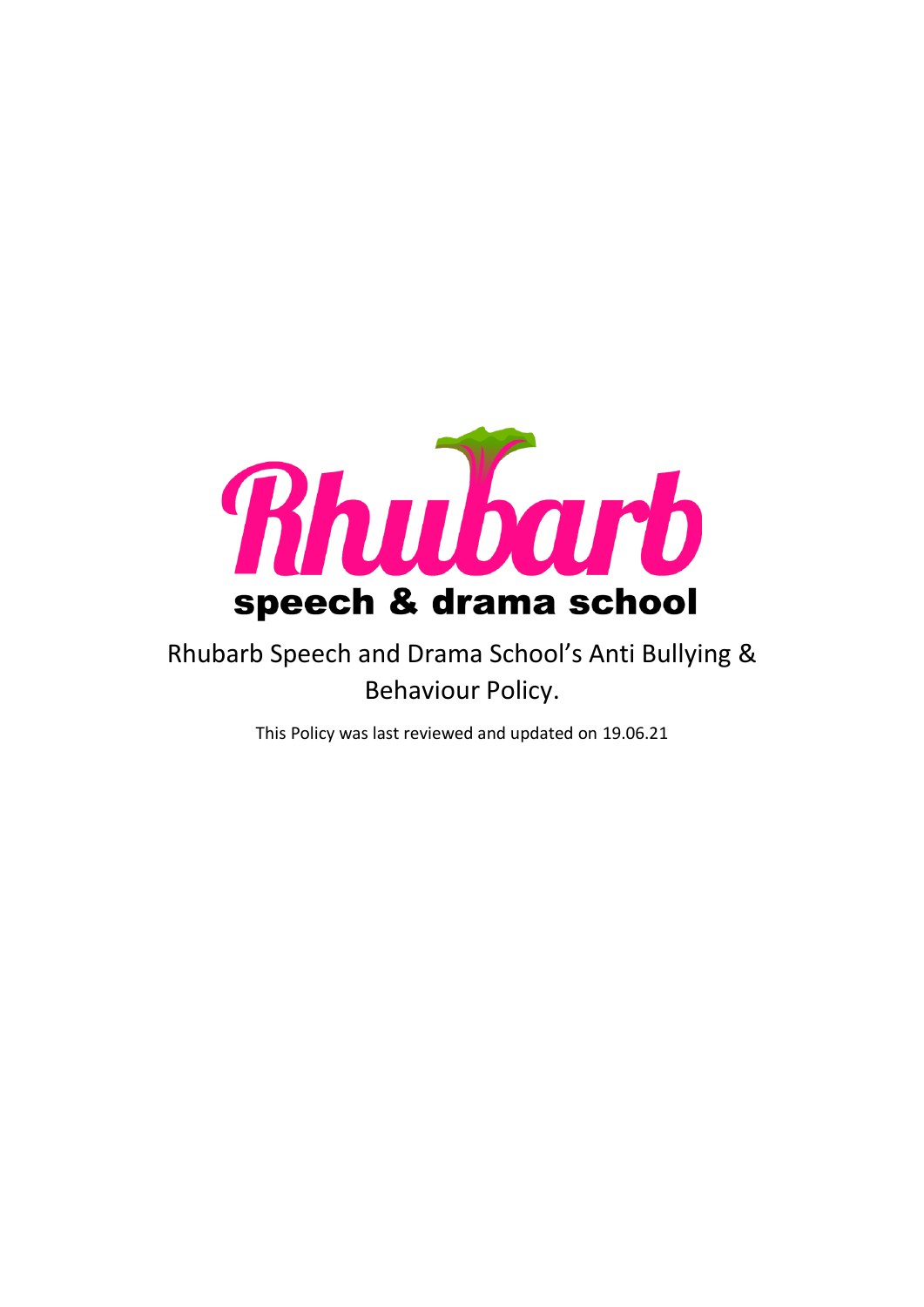# **What is Bullying?**

The Anti Bullying Alliance describes bullying as;

*"The repetitive, intentional hurting of one person or group by another person or group, where the relationship involves an imbalance of power. It can happen face to face or online"*

### **Rhubarb's stance on Bullying**

At Rhubarb**,** we pride ourselves on our classes being a safe and inclusive provision where all are welcome. We therefore have a Zero-tolerance policy on bullying of any kind.

Bullying Is defined as behaviour by an individual or group, repeated over time, that intentionally hurts another individual or group either physically or emotionally. This can be done in Physically, emotionally, in session, out of session, online or other. This includes doing anything that makes an individual feel unsafe or unwelcome in sessions.

All Rhubarb students have the right to enjoy their time with us free of bullying and harassment. Anyone who feels bullied or intimidated has the right to expect that staff with listen to and act promptly and sensitively to deal with the problem.

We understand that our classes are a weekend provision, and that students may know each other outside of sessions, we therefore ask to be made aware of any incidents between students that may bleed into sessions, so we can take appropriate measures. Including incidents which occur inside /outside of school hours.

## **What will Rhubarb do if we suspect Bullying?**

If a suspected case of bullying is bought to our attention, we will take a number of steps;

Staff will try to determine if this is a one-off incident, or a repeated act that has happened more than once / or is likely to happen again. If appropriate, we will speak with students involved and their parents to aid with this matter. Records will be kept of the incident in question.

#### One off Event

If it is deemed that it was a one-off event, and preventative steps can be taken to ensure that it cannot happen again, the child in question will be issued with a warning. Staff will ensure that the student is aware of their actions, and how they could be deemed as being inappropriate or bullying behaviour.

In sessions we will then implement the following;

- − Reminding students of our Zero tolerance Anti Bullying Policy.
- − Separation; keeping the students in question apart from each other when breaking off into group work.
- − Checking in with parties involved to ensure that they feel it is being dealt with.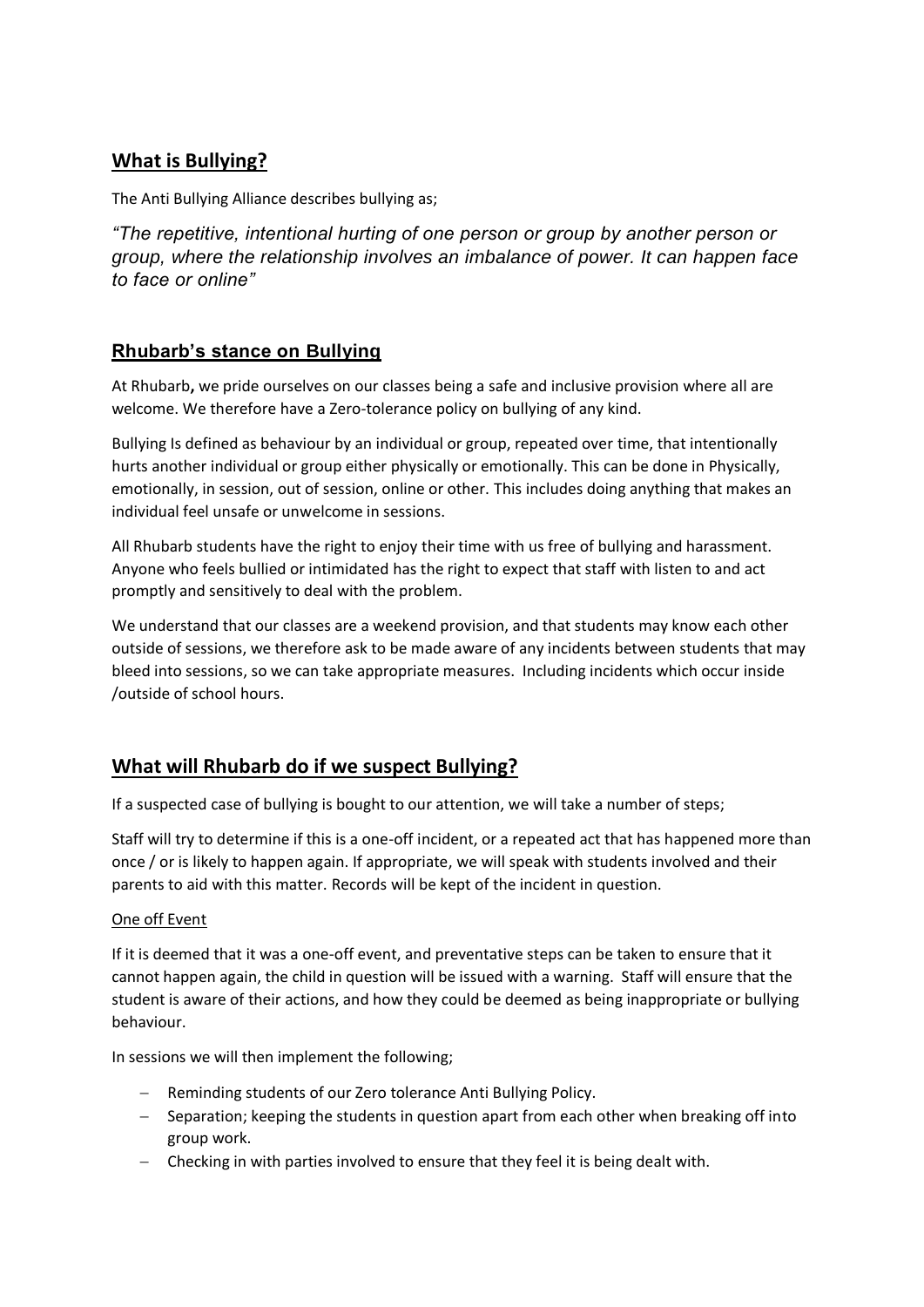If after this warning, bullying behaviour is continued, then the student in question will be asked to leave our provisions.

#### Re-occurring

However, if the evidence suggests that it has happened more than once, or is likely to continue, the student in question will be asked to leave our provisions.

Due to our school being a Saturday school, and the timeframe in which we are expected to deal with any issues that arise, communication may be via telephone, email or face to face regarding the above matters.

## **Signposting**

We encourage all students to make staff aware of any issues that happen in session asap. That is because it is more effective to be able to deal with any sessions directly, with those involved at the time of the incident, rather than trying to deal with it outside session hours.

Students can talk to any staff member they feel comfortable speaking to, if they should want to speak to a member of staff outside of earshot from others, the room next door can be used if deemed appropriate and students can ask staff; 'Can I talk to you please'? and staff will make it a priority to make time for the student.

Staff will challenge any forms of offensive or discriminatory language in session.

## **Student Behaviour Policy.**

At Rhubarb we encourage a respectful relationship between students and staff and encourage positive behaviour. All Rhubarb staff are briefed on behaviour management and have previous experience of working with Children and Young people.

We try to deal with any issues that arise in the space of the sessions and encourage both participants and parents to talk to us if they have any concerns.

If a student has made some bad choices in session regarding their behaviour, but it is deemed by staff that it can be dealt with in session, and the child doesn't necessarily need to be sent home, and if it is felt that the child could benefit from disciplinary measures. Then the following will be implemented.

- **Step One; Verbal Warning**(s) The child will be made aware of their behaviour and why it is not appropriate or acceptable and they will be reminded of our expectations. They will be given the opportunity to change their behaviour and they will be warned about step two and the actions that we will take if this continues.
- **Step Two**; **Time away** If verbal warnings are ineffective, the student will then be removed from the activity and will be asked to sit at the side and reflect upon their actions, staff will gage an appropriate length of time to be removed from activities. Staff will